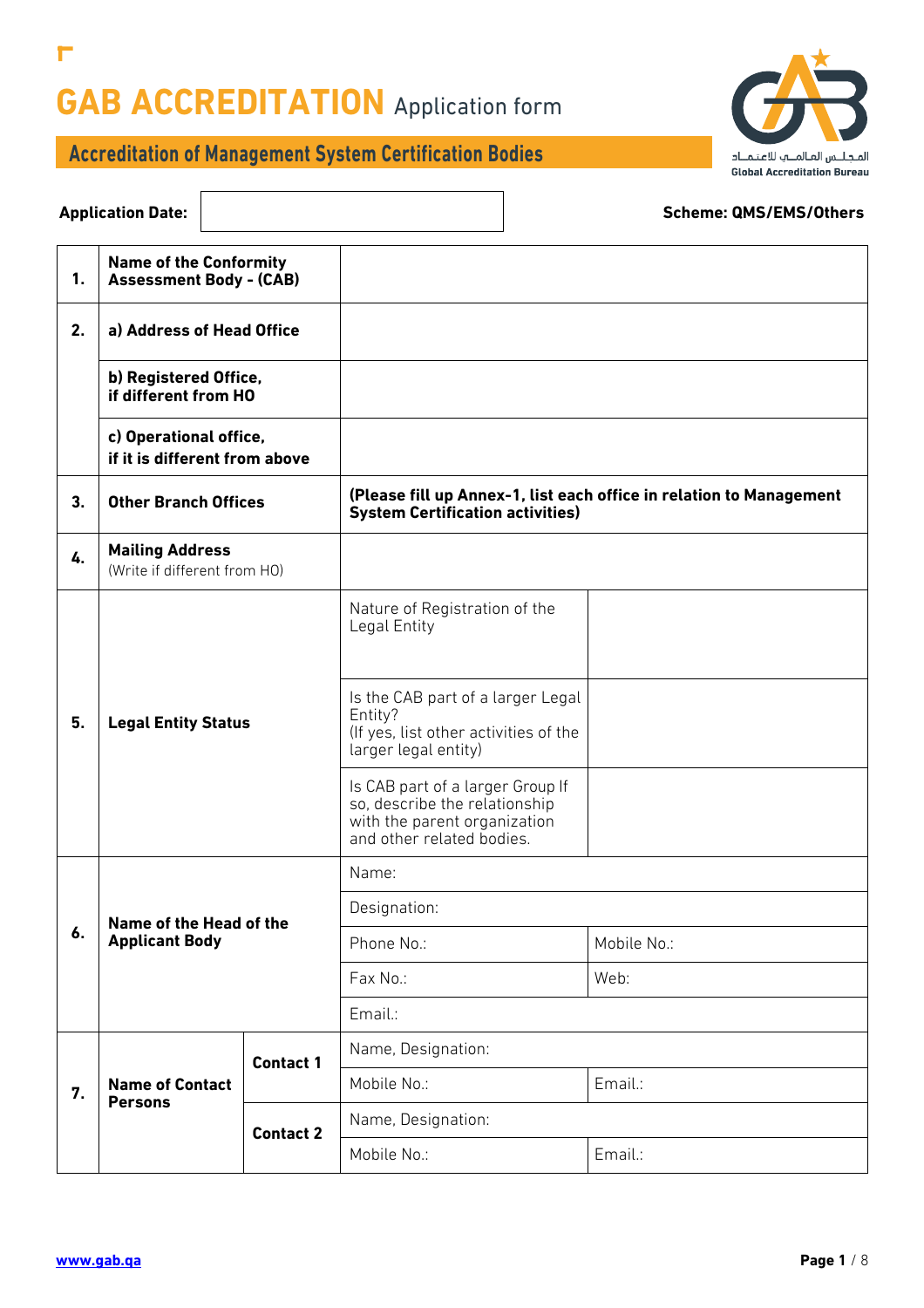

### **Accreditation of Management System Certification Bodies**

| 8.    | held                                      | Any other GAB Accreditation         |                                             |  |                                                    |          |                                      |  |                                                                                                |
|-------|-------------------------------------------|-------------------------------------|---------------------------------------------|--|----------------------------------------------------|----------|--------------------------------------|--|------------------------------------------------------------------------------------------------|
| 9.    | <b>Accreditation by any other</b><br>body |                                     | $Yes$ No                                    |  | Please use separate sheet as Annex,<br>if required |          |                                      |  |                                                                                                |
|       | <b>Accreditation Body Name</b>            |                                     | <b>Accreditation</b><br><b>Scheme</b>       |  | <b>Accreditation</b><br><b>Scope</b>               |          | <b>Accreditation No.</b><br>(if any) |  |                                                                                                |
|       |                                           |                                     |                                             |  |                                                    |          |                                      |  |                                                                                                |
|       |                                           |                                     |                                             |  |                                                    |          |                                      |  |                                                                                                |
| 10.   |                                           | <b>System Certification Bodies)</b> | (attach separate list as Annex if required) |  |                                                    |          |                                      |  | Scope(s) of Accreditation Applied for (Refer Annex 1 of Accreditation Procedure for Management |
| S.no. |                                           | <b>ISO 9001</b>                     | Scope                                       |  | Sector                                             | Critical | <b>Witness Group</b>                 |  |                                                                                                |
|       |                                           |                                     |                                             |  |                                                    |          |                                      |  |                                                                                                |
|       |                                           |                                     |                                             |  |                                                    |          |                                      |  |                                                                                                |
|       |                                           |                                     |                                             |  |                                                    |          |                                      |  |                                                                                                |
|       | S.no.                                     | ISO 14001                           | Scope                                       |  | Sector                                             | Critical |                                      |  | <b>Witness Group</b>                                                                           |
|       |                                           |                                     |                                             |  |                                                    |          |                                      |  |                                                                                                |
|       |                                           |                                     |                                             |  |                                                    |          |                                      |  |                                                                                                |
|       |                                           |                                     |                                             |  |                                                    |          |                                      |  |                                                                                                |

#### **Activities under other Management System Programme/ Programme(s) applied for**

- a. Geographical Spread of the Management System Certification locations for certification activities;
- b. List Other Accreditations related to Management System Certification activities, with validity details. (Attach another sheet enlisting all details, if needed)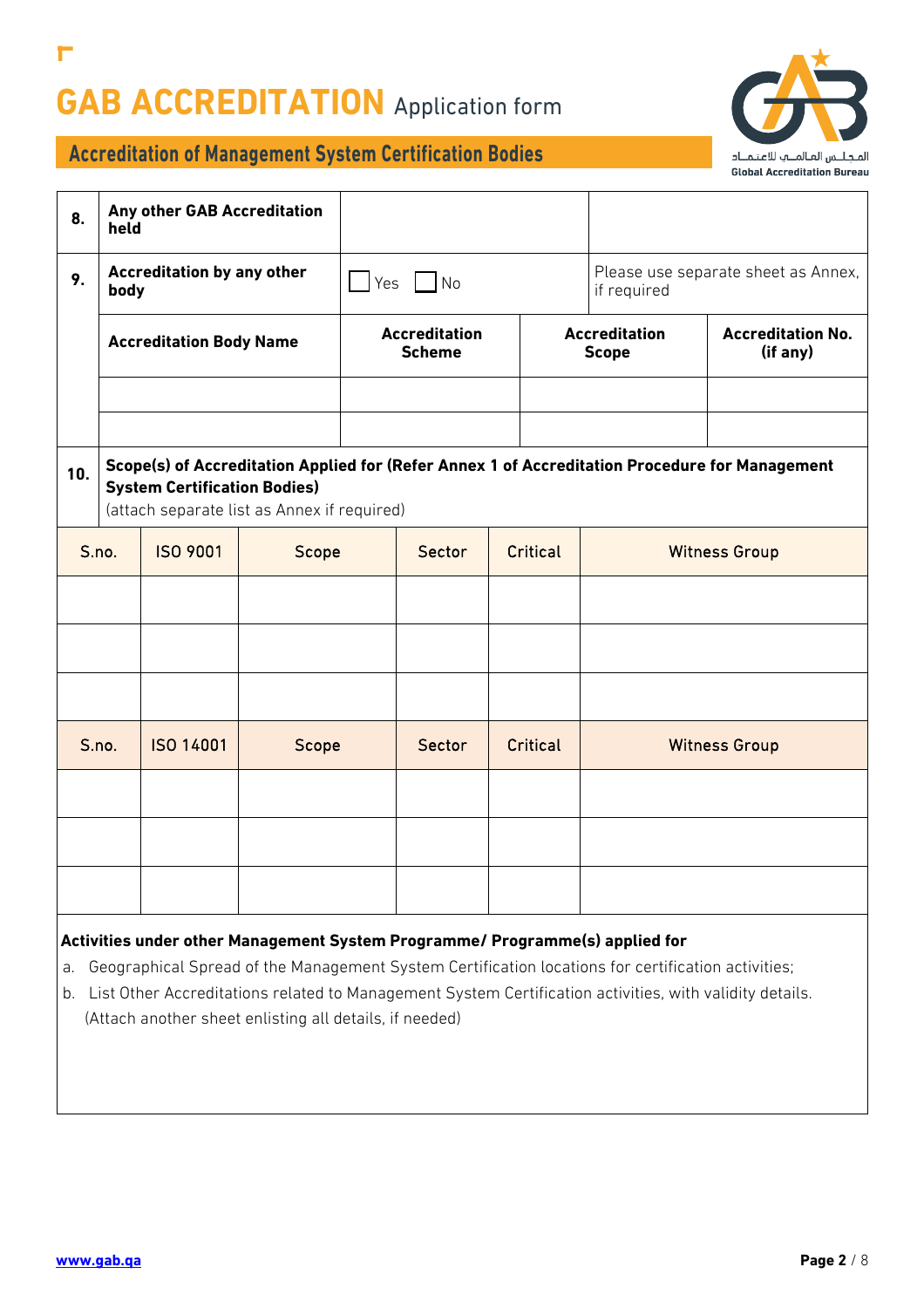Г



| 11. | Number of auditors and Other Staff, add separate sheet for more locations.                              |                    |                    |                    |  |
|-----|---------------------------------------------------------------------------------------------------------|--------------------|--------------------|--------------------|--|
|     |                                                                                                         | <b>Head Office</b> | Location 1 -       | Location 2 -       |  |
|     | <b>Full-time auditors</b>                                                                               |                    |                    |                    |  |
|     | <b>Contracted auditors</b>                                                                              |                    |                    |                    |  |
|     | <b>Technical Experts</b>                                                                                |                    |                    |                    |  |
|     | <b>Administrative Staff</b>                                                                             |                    |                    |                    |  |
|     | <b>Technical Reviewer</b>                                                                               |                    |                    |                    |  |
|     | <b>Total</b>                                                                                            |                    |                    |                    |  |
| 12. | <b>Other Activities besides</b><br><b>Management System</b><br><b>Certification</b>                     |                    |                    |                    |  |
|     | (Attach separate list as Annex if<br>required)                                                          |                    |                    |                    |  |
|     | <b>Related Bodies, if any</b>                                                                           |                    |                    |                    |  |
| 13. | (Please name the Related Bodies<br>and describe their activities.<br>Attach separate list if required). |                    |                    |                    |  |
| 14. | <b>Liability Insurance/</b><br><b>Arrangements by CAB</b>                                               |                    |                    |                    |  |
| 15. | Financial Details (for last 3 FY)                                                                       | <b>Income</b>      | <b>Expenditure</b> | <b>Profit/Loss</b> |  |
|     | $FY-1$                                                                                                  |                    |                    |                    |  |
|     | $FY-2$                                                                                                  |                    |                    |                    |  |
|     | $FY-3$                                                                                                  |                    |                    |                    |  |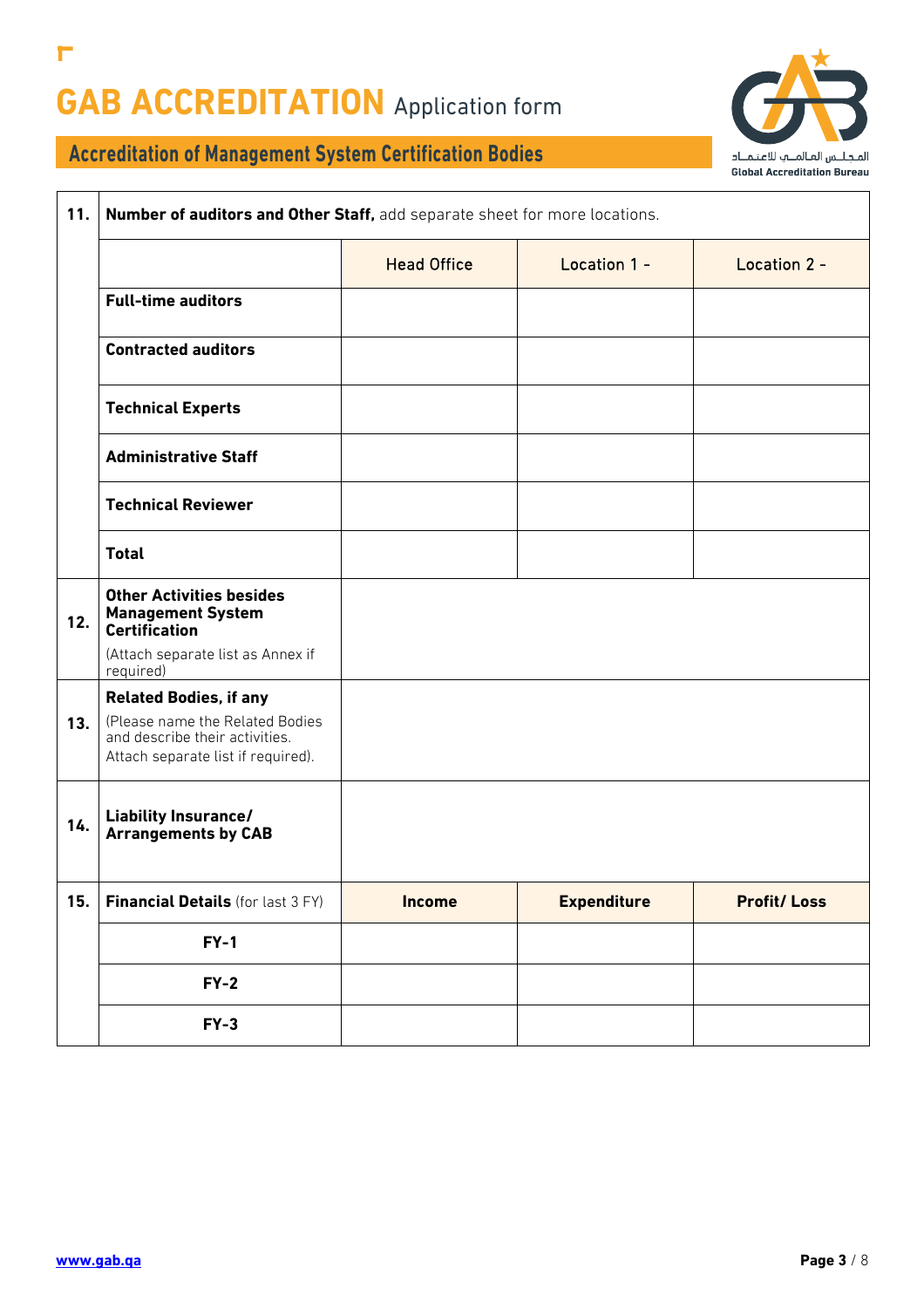

| 16. | <b>Confirmation of meeting</b><br><b>Minimum Eligibility</b><br><b>Requirements for</b><br>accreditation | a. Has operated the management<br>system certification process for<br>at least six months as a<br>minimum                                                       | $\Box$ Yes<br><b>No</b>    | Since: |
|-----|----------------------------------------------------------------------------------------------------------|-----------------------------------------------------------------------------------------------------------------------------------------------------------------|----------------------------|--------|
|     |                                                                                                          | b. Has completed one Internal<br>Audit against the applicable<br>criteria of applicable<br>Accreditation standards                                              | Yes<br>No                  | Date:  |
|     |                                                                                                          | c. Has completed one<br>Management Review                                                                                                                       | Yes<br>No                  | Date:  |
|     |                                                                                                          | d. Has completed two<br>Certification for each<br>management system<br>certifications applied                                                                   | $\mathbf{\perp}$ Yes<br>No | Date:  |
|     |                                                                                                          | Provide the list of names<br>$\bullet$<br>of certified clients<br>including the scope of<br>certification for each of<br>the management<br>system certification | Annex #:                   |        |
| 17. | <b>List of enclosures</b>                                                                                |                                                                                                                                                                 |                            |        |
|     | 1. Application fee                                                                                       |                                                                                                                                                                 |                            |        |
|     |                                                                                                          | 2. Cross-reference Matrix for MSC (duly filled)                                                                                                                 |                            |        |
|     |                                                                                                          | 3. Quality Manual, Procedures and other documentation (soft copy)                                                                                               |                            |        |
|     | 4. Legal Status document (scanned copies)                                                                |                                                                                                                                                                 |                            |        |
|     | 5. Sample/ Template of the Certificate, if any                                                           |                                                                                                                                                                 |                            |        |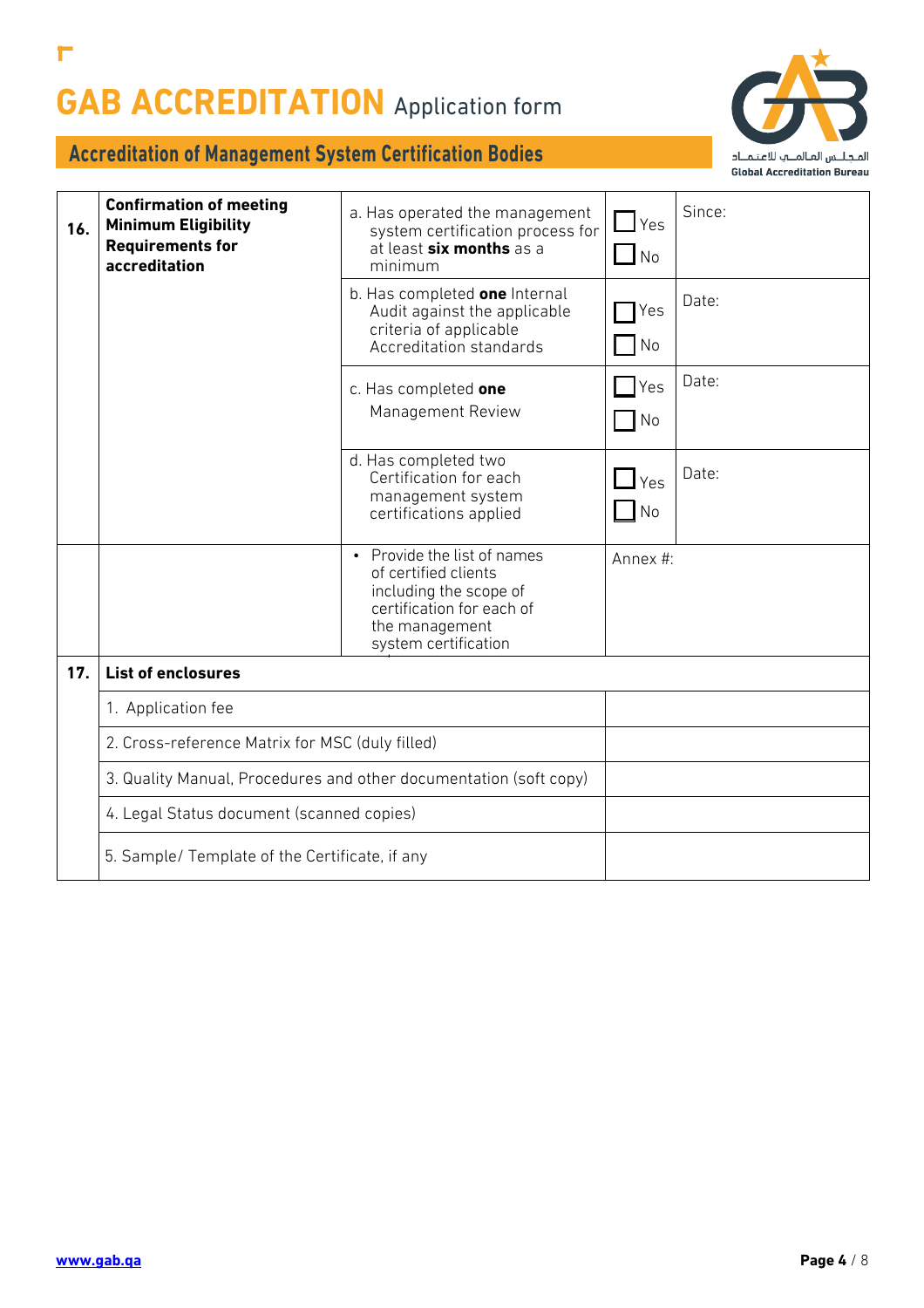Г



|    | 6. Sample of the Certification agreements with the client for the<br>applied standards (if issued, else the template).                                                                                                                                                   |  |  |  |  |  |
|----|--------------------------------------------------------------------------------------------------------------------------------------------------------------------------------------------------------------------------------------------------------------------------|--|--|--|--|--|
|    | 7. Sample of the Mark of the applicant and Proof of its Ownership<br>rights.                                                                                                                                                                                             |  |  |  |  |  |
|    | 8. List of the total no. of personnel and no. of personnel per applied<br>scope/ sector for - auditors (full time, contract, experts), reviewer,<br>programme administrators, location-wise with their<br>specialization against the scopes applied for                  |  |  |  |  |  |
|    | 9. List of the Certified organizations against each scope and sector                                                                                                                                                                                                     |  |  |  |  |  |
|    | 10. Description of the Liability insurance held (attach scanned copy)                                                                                                                                                                                                    |  |  |  |  |  |
|    | 11. Letter of authorization from management to act on behalf of the<br>CB as authorized signatory                                                                                                                                                                        |  |  |  |  |  |
|    | 12. Others<br>(Attach separate list as Annex, elsewhere specified in the<br>application, and Separate Annexes for each certification<br>Programme)                                                                                                                       |  |  |  |  |  |
|    |                                                                                                                                                                                                                                                                          |  |  |  |  |  |
|    | I/We, on behalf of<br>apply for                                                                                                                                                                                                                                          |  |  |  |  |  |
|    | accreditation against the scopes specified in column 10, and declare that                                                                                                                                                                                                |  |  |  |  |  |
| 1. | The information given in this application is true.                                                                                                                                                                                                                       |  |  |  |  |  |
| 2. | The accreditation criteria and accreditation procedures have been read & understood.                                                                                                                                                                                     |  |  |  |  |  |
| 3. | The applicant body has adequate resources to conduct certification in accordance with the accreditation<br>criteria and other guidance documents.                                                                                                                        |  |  |  |  |  |
| 4. | The applicant body will pay the fee as per the applicable fee schedule.                                                                                                                                                                                                  |  |  |  |  |  |
| 5. | If any information given by the applicant body is wrong or the applicant body is found to be not complying<br>to the criteria of accreditation or other specified rules and regulation, the accreditation may be suspended<br>or withdrawn at the discretion of the GAB. |  |  |  |  |  |
|    | 6. The applicant body agrees to provide access to all the information relevant to the Management System<br>Certification system (including details of other accreditation programmes, complaints, disputes and<br>appeals) for which accreditation is sought.            |  |  |  |  |  |
| 7. | This applies to all premises where the conformity assessment services take place.                                                                                                                                                                                        |  |  |  |  |  |
| 8. | The applicant body shall inform GAB, without delay of significant changes relevant to its<br>application/accreditation, in any aspect of its status or operation relating to<br>Its legal, commercial, ownership or organizational status,<br>i.                         |  |  |  |  |  |
|    | ii.<br>The organization, top management and key personnel,<br>Main policies,<br>iii.                                                                                                                                                                                     |  |  |  |  |  |
|    | Resources and premises,<br>iv.                                                                                                                                                                                                                                           |  |  |  |  |  |
|    | Scope of accreditation, and<br>V.                                                                                                                                                                                                                                        |  |  |  |  |  |
|    | Other such matters that may affect the ability of the applicant body to fulfil<br>Vİ.<br>requirements for accreditation.                                                                                                                                                 |  |  |  |  |  |
| 9. | The applicant body, from the date of signing of this application,<br>Shall continually comply with the accreditation criteria and the rules of GAB including<br>İ.                                                                                                       |  |  |  |  |  |
|    | adapting to the changes in the requirements for accreditation.                                                                                                                                                                                                           |  |  |  |  |  |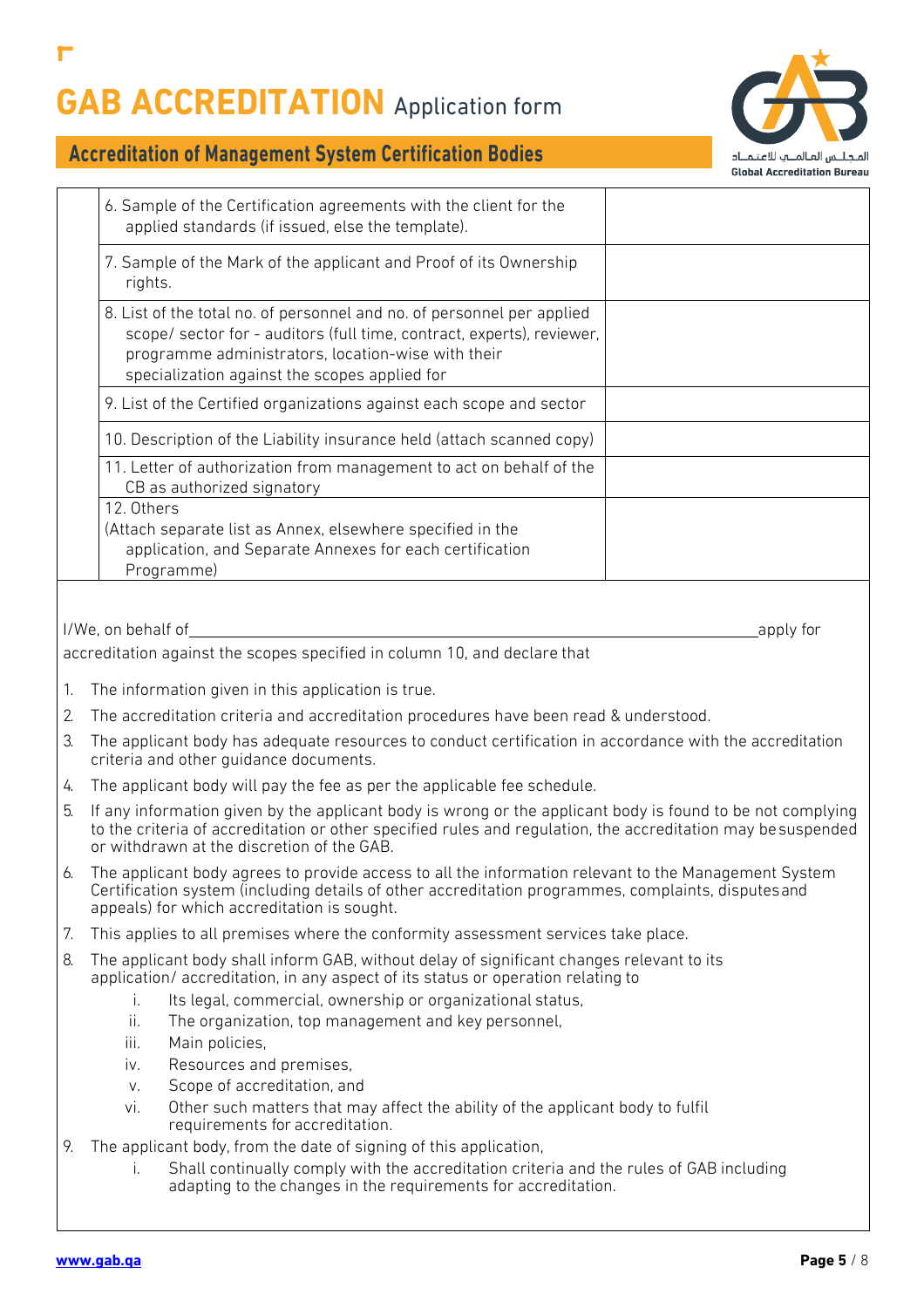

- ii. Shall ensure that none of the acts of omission or commission of the applicant body will bring the accreditation and certification system to disrepute.
- iii. Shall ensure that it will not overstate its capabilities with respect to the scopes for which it has applied for accreditation.
- iv. Shall provide access to those documents that provide insight into the level of independence and impartiality of the applicant from its related bodies, where applicable
- v. Shall arrange the witnessing of the services when requested by the accreditation body
- vi. Shall claim accreditation only with respect to the scope for which it has been granted accreditation,
- vii. Shall not use accreditation in such a manner as to bring the GAB into disrepute,
- viii. Shall pay fees as determined by the accreditation body,
- ix. Shall take appropriate corrective and preventive action on its conduct and issues that are identified by the GAB as contrary to its terms and conditions.

| <b>Signatures of Authorized Signatory</b> |    |    |  |  |  |
|-------------------------------------------|----|----|--|--|--|
| Signature:                                |    |    |  |  |  |
| Name:                                     | 1. | 2. |  |  |  |
| <b>Designation:</b>                       |    |    |  |  |  |
| Date:                                     |    |    |  |  |  |
| Place:                                    |    |    |  |  |  |
| (Stamp of Legal<br><b>Entity of CAB)</b>  |    |    |  |  |  |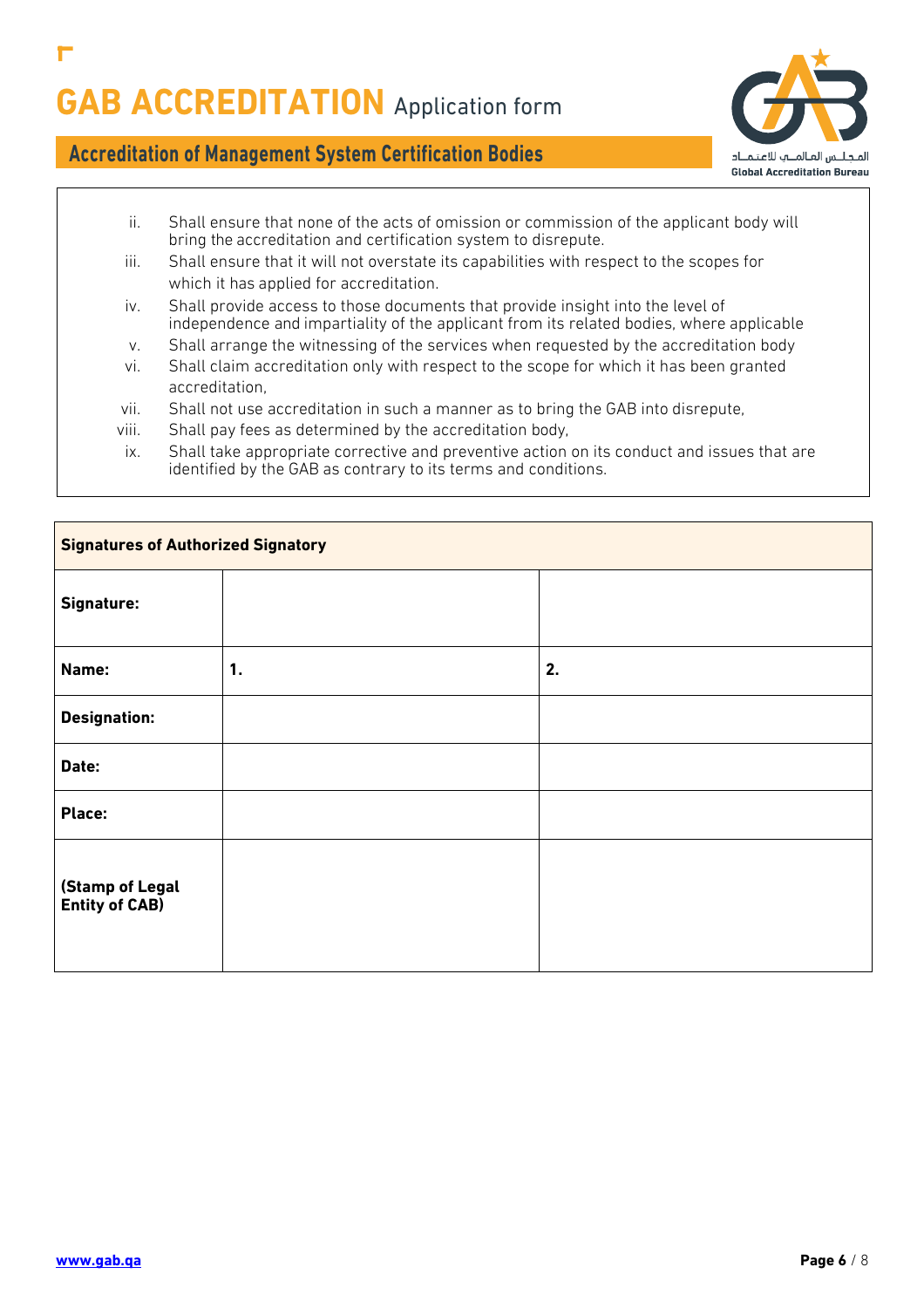

### **Accreditation of Management System Certification Bodies**

#### **DETAILS OF THE BRANCH OFFICES**

г

#### **(Please refer item 3 of the application)**

#### **List all office locations of CAB and indicate where activities\* for the Management System Certifications are conducted.**

**Include the activities that take place in each office**, such as- policy formation, process and/or procedure development and, as appropriate, contract review, planning and executing Certification activities, review, approval and decision on results of Certification activities.

|                 | <b>1. BRANCH OFFICES:</b>                                         |                             |                                                                                                              |                                                              |  |  |  |
|-----------------|-------------------------------------------------------------------|-----------------------------|--------------------------------------------------------------------------------------------------------------|--------------------------------------------------------------|--|--|--|
| <b>Location</b> | <b>Address/contact details</b>                                    | <b>Activities performed</b> | <b>Resources-Auditors/</b><br>Reviewers/<br><b>Certification</b><br><b>Programme</b><br><b>Administrator</b> | No. of<br><b>Certificates</b><br>issued under this<br>branch |  |  |  |
| $\mathbf{1}$ .  |                                                                   |                             |                                                                                                              |                                                              |  |  |  |
| 2.              |                                                                   |                             |                                                                                                              |                                                              |  |  |  |
|                 | 2. SUBCONTRACTORS/ FRANCHISEES, if any                            |                             |                                                                                                              |                                                              |  |  |  |
| <b>Name</b>     | <b>Address/contact details</b>                                    | <b>Activities performed</b> | <b>Resources-Auditors/</b><br>Reviewers/<br><b>Certification</b><br><b>Programme</b><br><b>Administrator</b> | <b>No. of Certificates</b><br>issued under this<br>branch    |  |  |  |
| $\mathbf{1}$ .  |                                                                   |                             |                                                                                                              |                                                              |  |  |  |
| 2.              |                                                                   |                             |                                                                                                              |                                                              |  |  |  |
|                 | 3. ANY OTHER BUSINESS ASSOCIATES (MARKETING OR ANY OTHER PURPOSE) |                             |                                                                                                              |                                                              |  |  |  |
| <b>Name</b>     | <b>Address/contact details</b>                                    | <b>Activities performed</b> | <b>Resources-Auditors/</b><br>Reviewers/<br><b>Certification</b><br><b>Programme</b><br><b>Administrator</b> | No. of<br><b>Certificates</b><br>issued under this<br>branch |  |  |  |
| 1.              |                                                                   |                             |                                                                                                              |                                                              |  |  |  |
| 2.              |                                                                   |                             |                                                                                                              |                                                              |  |  |  |

I/We, on behalf of [Legal Name of the CAB] declare that the above information provided in the Declaration of Offices are true.

| Signed by:                            |              | Date:  |
|---------------------------------------|--------------|--------|
|                                       |              |        |
|                                       |              | Place: |
|                                       |              |        |
| Authorised Signatory of Applicant CAB | Stamp of CAB |        |